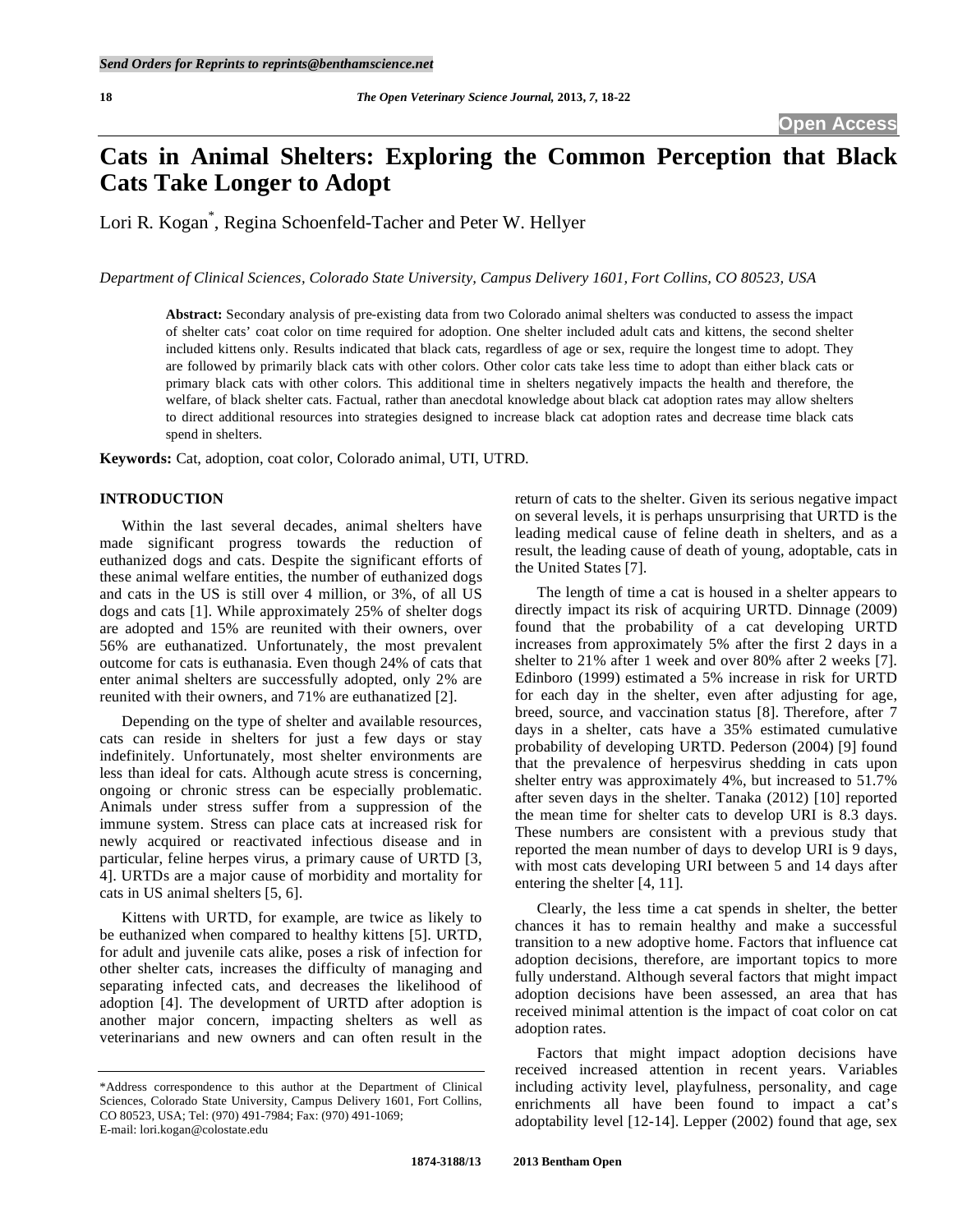and coat color all impact a cat's likelihood of being adopted [15]. They found that younger and sexually altered female cats were most likely to be adopted. When they examined coat color, they found that white, color point, and gray cats were most likely to be adopted while brown and black cats were less likely to be adopted.

 Yet, in a study on dogs conducted by Wells and Hepper [16], the impact of coat color on adoption rates was not found to be significant. These authors indicated that although black and tan dogs were least likely to be adopted, coat color was not a primary aspect in the adoption decision. Similar findings were also reported by Fantuzzi *et al*. [14] who found that the number of times a cat was viewed in person as well as duration of these viewings was not impacted by coat color, sex, or age. Given the importance of better understanding the factors that impact cat adoption, and the lack of consistent findings regarding coat color and its impact on cat adoption, this paper explores the impact of coat color, and specifically black coat color, on the time required for adoption of shelter cats.

#### **MATERIALS AND METHODOLOGY**

 The subjects for this retrospective cohort study were cats offered for adoption in two Colorado animal shelters. Cats adopted from LHS (Fort Collins, Colorado) between 5/29/2002 to 10/28/2011 and the DFL (Denver, Colorado) between 5/7/92 to 12/5/2010 were analyzed.

 LHS is Northern Colorado's only open-door animal care facility. In 2010, they received 4,196 cats and 3,946 dogs. Based on the 2010 census, Larimer county has a total population of 299,630. The adoption process at LHS includes the use of ASPCA's Meet Your Match Program, including the "Canine-ality" and "Feline-ality" assessments and volunteers who work with potential adopters to find the best owner/animal match. After completing the assessment, potential adopters can view the adoptable animals, and after selecting one of interest, spend time getting acquainted in a visitation room. LHS encourages people to bring other animals that reside in the home, as well as any other family members, to the shelter to visit with the animal before adoption. Adoption prices range from \$25 to \$125 for cats and kittens, and \$50 to \$500 for dogs and puppies [17].

 The DFL is the largest open-door animal shelter in the Rocky Mountain region [18]. The adoption process at DFL utilizes interactive Find-a-Friend stations to help people select an appropriate pet. After they obtain this information, they can view the adoptable animals and make a potential selection. The next step involves meeting with an adoption counselor who helps facilitate appropriate pet/owner matches. Adopters are encouraged to bring all family members and other animals residing in the house to the shelter to meet the potential adoptee before taking the animal home. Adoption fees for cats are \$120 for kittens under five months old, \$95 for kittens six months to one year, and \$75 for cats over one year of age. Adoption fees for puppies under five months are \$250, \$175 for puppies six months to one year, and \$125 for dogs over one year. In 2010, they received 11,277 dogs and 11,477 cats [19]. The Denver area is a large metropolitan area of approximately 600,158 people.

 Each subject (cat) in this study was identified by a unique number and accompanied by descriptive information. For the purpose of this study, the data analyzed included: coat color (divided into three groups: black only, primarily black with other color(s), and other colors). These basic three groups were selected for two primary reasons. The first reason is the exploratory nature of the study. Additionally, discussion with participating shelter staff led to the conclusion that additional coat color categories would create increased potential for inconsistent, unreliable data due to the inability to consistency code coat colors. Additional variables included in the study include sex (neutered and spayed), and age (classified as kitten - less than 1 year of age, and adult at least 1 year of age). LHS provided data on kittens and adult cats while DFL provided data on kittens only (due to their limitations in data collection at the time of the study). The dependent variable analyzed was the number of days required for adoption (time between when a cat was made available for adoption and actually adopted). Statistical analysis was conducted with SPSS (version 20). Statistical significance was accepted at  $p < .05$ .

#### **RESULTS**

### **DFL**

 The total number of cats analyzed from DFL was 13,638. Because the number of unaltered cats was relatively small, the analyzed sample was restricted to spayed (6585, 48.3%) or neutered (7053, 51.7%) cats. Eliminated from analysis were 175 intact females, 196 intact males, and 3 unknown status cats. All cats were under one year of age. Due to technological issues within DFL, data from adult cats could not be analyzed. The average age of adoption for these kittens was 89.63 days (SD = 36.41) with a median of 76.25. The average time lapse between the date a cat was placed up for adoption and the day it was adopted was 24.26 days (SD  $= 22.7$ ), with a median time of 16 days. The cats were divided into three groups based on coat color. There were 2062 (15.1%) black only cats, 1910 (14.0%) black primary with other color(s) cats, and 9666 (70.9%) other colors.

#### **LHS**

 A total of 15,577 cats were analyzed from LHS. Because our sample included only a small number of intact females (63), intact males (23) and unknown status cats (5), these animals were eliminated from analysis. The analyzed sample contained 7840 (50.3%) spayed and 7737 (49.7%) neutered cats. For all cats (adults and kittens), the average age of adoption was 519.43 days (SD =  $663.24$ ) with a median of 187. The average time required for adoption (time between when a cat was made available for adoption and actually adopted) was 17.70 days  $(SD = 20.1)$  with a median time of 11 days.

 Cases with no recorded or unknown age were excluded  $(n = 128)$ . The average age of kittens at adoption  $(n = 9071)$ was 125.96 days (SD =  $66.99$ ) with a median of 102 days. The average time required for adoption was 14.81 days (SD  $= 19.06$ ) with a median time of 8 days.

The average age of adoption for adult cats  $(n= 6378)$  was 1079.04 days  $(SD = 725.11)$  with a median of 773 days. The average time between when a cat was placed up for adoption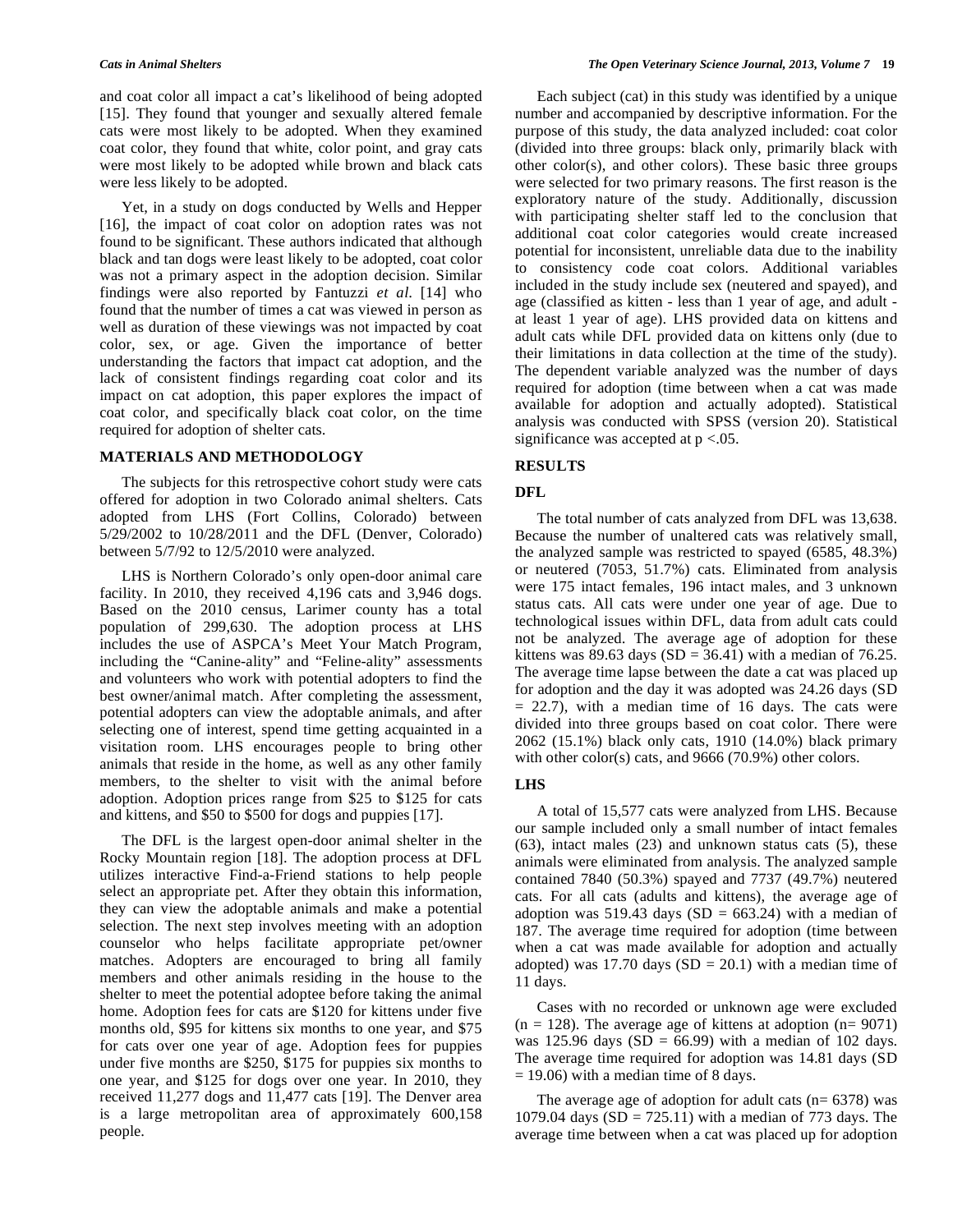and actually adopted was  $21.63$  days (SD = 22.65) with a median time of 15 days.

 The cats were divided into three groups based on coat color ( $n = 15,577$ ). There were 1992 (12.9%) cats with only black as a coat color, 1891 (12.2%) were primarily black with other color(s), and  $11566$  (74.9%) cats had other coat colors (e.g., gray, orange, calico, etc). These figures for kittens consisted of 1303 (14.4%) black only, 1170 (12.9%) primarily black with other colors, and 6598 (72.7%) other colored cats. For cats over one year of age, 689 (10.8%) were black only, 721 (11.3%) were primarily black with other colors, and 4968 (77.9%) were other colors. Cats with no identified coat color were eliminated from analysis.

#### **COAT COLOR AND ADOPTION TIME**

#### **DFL**

 A difference in length of days required for adoption was found for cats of different coat colors ( $F = 11.17$  ( $p < .000$ ). The average number of days until adoption for black cats was 26.25 (SD 24.27), black primarily with other colors was 23.40 (SD 22.00) and other colored cats was  $24.01$  (SD = 22.43). Pairwise comparisons (LSD least significant differences) found a significant difference between black only and both black primary (mean difference  $= 2.97$ , std error,  $.725$ ,  $p<0.000$ ) and 'other' (mean difference = 2.43, std error, .553, p<.000). The difference between black primary and 'other' was not significant. Although sex of the cat and length required for adoption was statistically significant ( $F =$ 14.01 (p<.000), there was no interaction between sex and coat color (Table **1**).

#### **LHS**

 Similar results were found for both adult and juvenile cats at LHS. A significant difference in adoption time for cats under one year of age was found based on coat color (F  $= 23.78$ , p<.000). Black kittens required an average of 18.03 days  $(SD = 19.51)$  to be adopted, compared to 15.86  $(SD)$ 19.44) days for primarily black and  $13.99$  (SD=  $18.82$ ) for other colored kittens. Pairwise comparisons (LSD least significant differences) found a significant difference between black only and both primarily black (mean difference = 1.85, std error, .773,  $p<0.017$  and other color (mean difference =  $3.80$ , std error, .583, p<.000). The difference between primarily black and other coat color was also significant (mean difference  $= 1.96$ , std error, .606, p<.001). The difference between male and female altered kittens was not statistically significant.

 The adoption patterns of adult cats demonstrated similar trends. Coat color was found to be a significant variable on adoption time  $(F = 25.21$  (p<.000). Cats with black only coats averaged 26.55 (SD  $=$ 25.09) days to adoption, those with black as a primary coat color averaged 23.75 (SD 29.33) days and other colored cats averaged 20.64 (SD 21.02) days. Pairwise comparisons (LSD least significant differences) found a significant difference between black only and both primarily black (mean difference  $= 2.77$ , std error, 1.20,  $p<0.021$ ) and other (mean difference = 5.99, std error, .918, p<.000). Additionally, the difference between primary black and other coat color was significant (mean difference =  $3.22$ , std error, .900, p<.001). Although there was a difference in length of time to adoption based on sex (3.79, p<.052), there was not a significant interaction between sex and coat color (Tables **2** and **3**).

#### **DISCUSSION AND CONCLUSION**

 Results of this study suggest that the color of a cat's coat influences the time required for adoption. Black cats require the longest time to adopt, followed by those that have primarily black coats with other colors mixed in, and then all other colored cats. Data from LHS indicated a statistically significant difference between all three color groups, while data from DFL followed a similar trend (longest adoption time for black cats, followed by primary black and other

**Table 1. DFL Days Until Adoption for Neutered and Spayed Kittens Under One Year of Age** 

|                                                | <b>Neutered</b> |           | <b>Spayed</b> |           | <b>Total</b> |           |
|------------------------------------------------|-----------------|-----------|---------------|-----------|--------------|-----------|
|                                                | Mean            | <b>SD</b> | Mean          | <b>SD</b> | Mean         | <b>SD</b> |
| Black only $(n=2062)$                          | 25.08           | 24.12     | 27.79         | 24.39     | 26.25        | 24.27     |
| Primarily black with other color(s) $(n=1910)$ | 23.04           | 21.37     | 23.89         | 22.81     | 23.40        | 22.00     |
| Other color(s) $(n=9666)$                      | 22.94           | 21.90     | 25.07         | 22.90     | 24.01        | 22.43     |

Coat color:  $F = 11.17$  (p<.000). Sex:  $F = 14.01$  (p<.000).

## **Table 2. LHS Days Until Adoption for Neutered and Spayed Cats Over One Year of Age**

|                                             | <b>Neutered</b> |           | <b>Spayed</b>           |           | <b>Total</b> |       |
|---------------------------------------------|-----------------|-----------|-------------------------|-----------|--------------|-------|
|                                             | Mean            | <b>SD</b> | Mean                    | <b>SD</b> | Mean         | SD    |
| Black only $(n=689)$                        | 25.93           | 25.81     | 27.19                   | 24.33     | 26.55        | 25.09 |
| Primary black with other color(s) $(n=721)$ | 22.90           | 28.70     | 24.68                   | 30.05     | 23.75        | 29.33 |
| Other color(s) $(n=4968)$                   | 19.66           | 21.01     | 21.47<br>21.00<br>20.64 |           | 21.02        |       |

Coat color:  $F = 25.21$  (p<.000).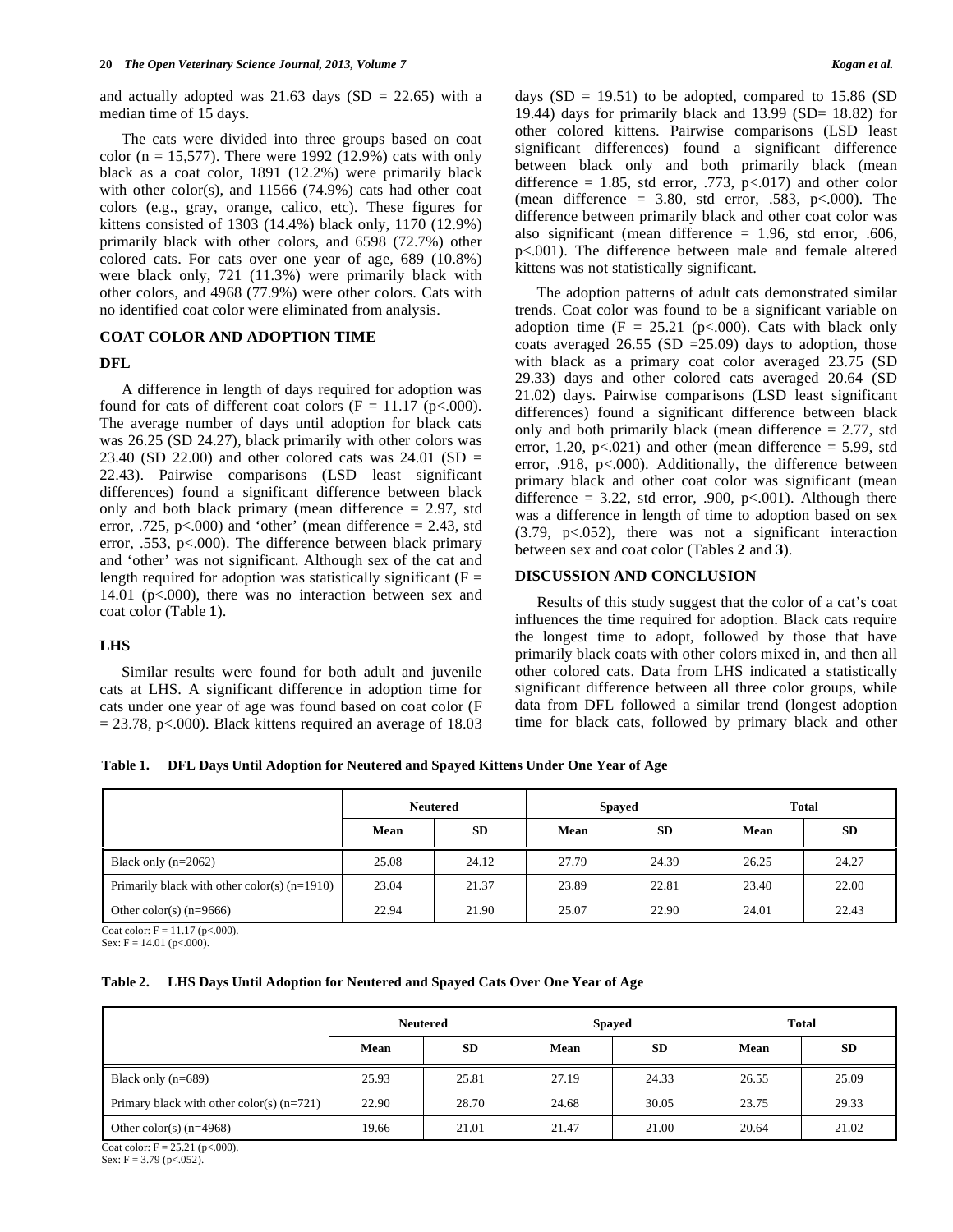|                                              | <b>Neutered</b> |           | Spayed |           | <b>Total</b> |           |
|----------------------------------------------|-----------------|-----------|--------|-----------|--------------|-----------|
|                                              | Mean            | <b>SD</b> | Mean   | <b>SD</b> | Mean         | <b>SD</b> |
| Black only $(n=1303)$                        | 19.16           | 20.82     | 16.42  | 17.39     | 18.03        | 19.51     |
| Primary black with other color(s) $(n=1170)$ | 15.23           | 18.11     | 16.67  | 20.10     | 15.86        | 19.44     |
| Other color(s) $(n=6598)$                    | 14.04           | 18.13     | 13.94  | 19.47     | 13.99        | 18.82     |
|                                              |                 |           |        |           |              |           |

**Table 3. LHS Days Until Adoption for Neutered and Spayed Kittens Under One Year of Age** 

Coat color:  $F = 23.78$  (p<.000).

 $Sex: F = Not significant.$ 

colors), but the difference between primary black cats and those of other colors was not statistically significant. After conferring with shelter staff, it was felt this was likely due to differences in coat color coding. Differentiating between 'primary black' and 'other colors' for many of the cats was felt to be subjective with the amount of black needed to be considered 'primary' open to interpretation. It is suggested that one possible explanation for the fact that the differences in adoption time for black cats and cats of other colors was statistically significant at LHS, but not at DFL, may have been due to DFL staff feeling that a greater percentage of black in cats' coat color was necessary to obtain the 'primary black' coding as compared to LHS. In future studies, it is suggested that actual pictures be used for coding by researchers as one way to create additional consistency in color coding. Additionally, this method could be used to accurately code other coat colors in future analyses.

 The common perception of shelter workers who report the negative impact of black coat color on adoption rate is supported by these results. Commonly referred to as "black dog syndrome", the difficulty faced by black animals in terms of adoption has long been accepted by shelter workers [20]. With mostly anecdotal information, there has been little actual research to support this theory [21]. Our study attempts to fill this void. Our results suggest that it requires approximately three more days for adult black cats to be adopted than cats with black as a primary coat color (e.g. tuxedo) cats, and two to six more days than cats of other colors. Interestingly, this trend remains consistent, regardless of whether the cat is an adult or juvenile. Although as a group, kittens are adopted more quickly than adult cats, there is still a two to three day difference between black kittens and kittens that are primarily black with other colors, and a two to four day delay when compared to kittens of other colors.

 The fate of shelter cats is ultimately that of reclamation, adoption, or euthanasia [22]. Understanding the factors involved in adoption decisions is a critical aspect of the shelter world. Unfortunately, housing cats in shelters is a necessary component of animal management but comes with significant costs. Given the inherently stressful environment of a shelter and the impact of stress on cats' health, attempting to keep cats healthy while sheltered can be extremely difficult. It is not surprising that shelters are especially prone to outbreaks of infectious diseases. Sick cats are a major hardship for shelters, draining financial resources and commonly leading to difficult euthanasia decisions [9]. Even as veterinary medicine and the shelter

community struggle to optimize the health of shelter animals and minimize the risk of infectious diseases, they do so with the inherent limitations of inadequate funds [23].

 Given these challenges, it is important to note that just a few additional days at a shelter carries serious ramifications for the health and ultimate fate of a sheltered cat. As several studies have indicated, the likelihood that a cat will contract an infection is significantly impacted by their length of time in a shelter [7-9, 11, 14]. In other words, days matter. Given that black cats appear to be at a disadvantage for adoption, it places them at a higher risk for sickness and as a result, euthanasia. It is suggested, therefore, that shelters might want to explore options to decrease the length of stay prior to adoption for their black cats.

 With an increasing number of adopters searching online for adoptable pets, it is possible that creating better photographs of black cats might be helpful. Black animals are notoriously harder to photograph, but improvements including brightly colored collars or ribbons, or adjustments in lighting and shutter speed might be helpful. Other suggestions include photographing black cats in a safe area indoors with lots of windows [24].

 In addition to photogenic properties, black cats continue to be plagued by a negative association with superstition, specifically - magic and witches. In fact, a common Halloween image is that of a black cat with a witch [25, 26]. This connection with magic and witches may lead some people to select cats of other colors. To help mitigate the negative ramifications of poor photogenic properties and an association with superstition, it is suggested that shelter staff pay more attention to the naming of black cats, refraining from 'classic' black animal names (e.g., Blackie, Gypsy, Midnight, etc). It is possible that 'cute' or 'human' names might help black cats. Additionally, placing black cats at the top of adoption lists or on the front pages of websites could increase exposure. Shelters might also want to consider creating special 'black cat' events. Examples include black cat adoption days (e.g., reduced rates for black cats) or special events focused around black cats (i.e., black tie affairs, etc.). The use of light colored bedding and/or toys inside cages might also enhance the visibility and appeal of black cats.

 With data to support the premise that black cats take longer to adopt, shelters can perhaps justify allocating resources towards making positive changes in this area. In follow up studies, it will be important to assess the impact of any of these interventions to determine effectiveness.